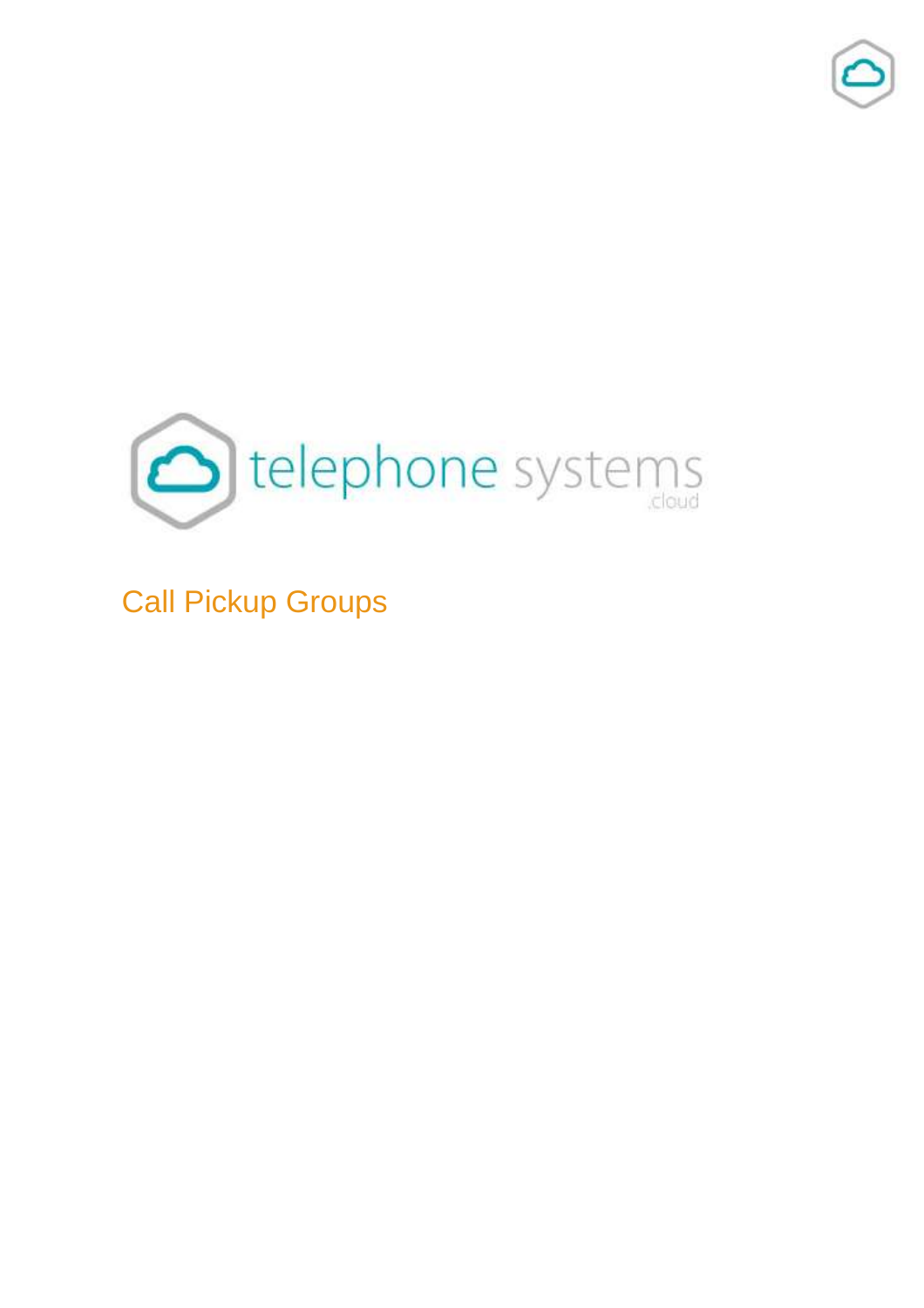

## **Description**

The Call Pickup feature allows Users to answer any ringing call within their Call-Pickup Group. A Call-Pickup Group is defined by the Group or Company Administrator and is defined as a subset of the Users in the Site that can pick up each other's calls. Each Site can have multiple Call-Pickup Groups but any User can only be a member of a single Call Pick-Up Group.

## **Function**

- To pick up a call ringing on another User's device in the Call Pick-Up Group, Users go off-hook and dial the Call Pickup Feature Access Code, which will connect them to the ringing party.
- If more than one line in the Call Pick-Up Group is ringing, the call that has been ringing the longest is picked up first.
- Users already engaged in a two-way call can hold their current call, and dial the Call Pickup Feature Access Code to answer an incoming call ringing on a User's phone within the Call Pickup Group. Users then select and hold/unhold either party and to toggle between the two parties.
- The Toolbar can also be used to control the two calls. Users can pick up a call through the Toolbar, either when idle or busy on one other call. They simply enter the Call Pickup Feature Access Code in the Toolbar Dial window, and then press enter to dial. This results in ringing the phone or placing the other party on hold, and connecting to the ringing party.

## **Configuration**

- The Call Pick-Up Group(s) are configured by the Group or Company Administrator through the Business Portal Site Feature Settings page.
- At the Site level the configuration is the same regardless of the type of Call Pick-Up User Feature being used.

Configuration on a User level is not required except to have the feature included in the User Feature Pack. **Users can have one of the following 2 Call Pick-Up Features in their Feature Pack.**

- Call Pick Up (default \*98)
- Directed Call Pick Up with Barge-In (default \*33)

## **To configure a Call Pick Up Group, navigate to:-**

- Sites (select Site) > Features > Call Pickup Groups
- Click 'Add'

| Call Pickup Groups          |            |  |  |
|-----------------------------|------------|--|--|
|                             | $+$ Add    |  |  |
|                             |            |  |  |
|                             | Group Name |  |  |
| No Call Pickup Groups Found |            |  |  |